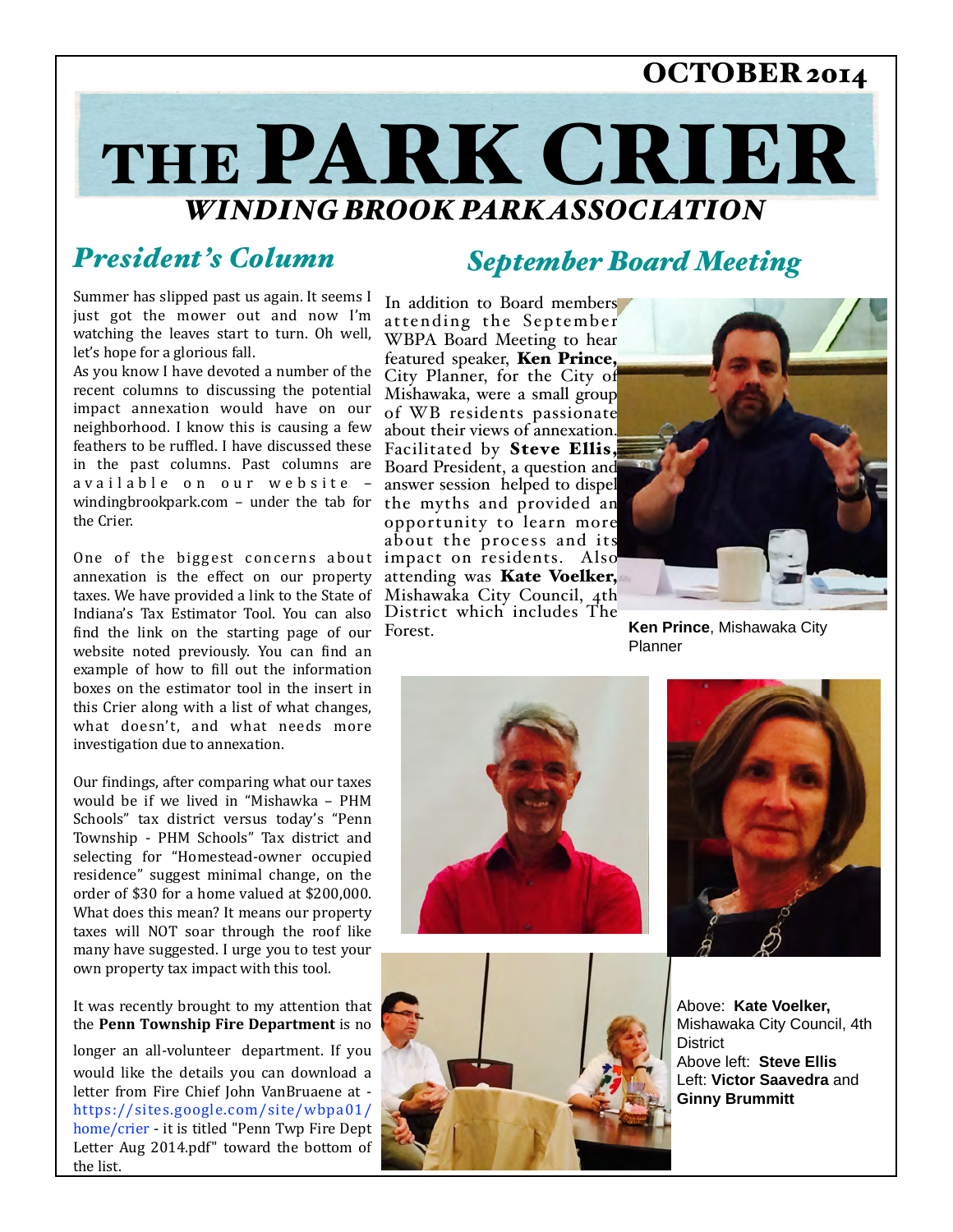#### **GREG AND SOOKA MACKEY**

#### RESIDENTS

Have you ever wondered about the people who live behind the beautifully landscaped and lovingly cared for front yard that won the top prize for the 2014 *Winding Brook in Bloom*? Greg and Sooka Mackey have lived at 54736<br>Merrifield Drive for the past five years. They moved in on 8/08--their first night in their new home was spent sleeping on the floor! They have come a long way since those early days making this house their lovely home. It was inevitable that they would move to WB having many friends and clients who were residents. They even knew the previous owners once removed who completely renovated the house. Sooka says her passion for gardening began when they purchased a house in Swanson Highlands in South Bend that had a beautifully landscaped yard and felt compelled to maintain it but then needed to learn how to do that. She credits a friend who became her gardening mentor who helped her understand the elements of a successful garden and shared plants with her. When she and Greg mo ved to Merrifield, all that was there was some hostas and much of what you see today are perennials given to her from her mentor. Annuals are used as accents to provide some additional color. They are particularly excited about prairie trillium that are an endangered plant- theirs spreading and gorgeous in the Spring. Greg does marketing for Sullaire, a global producer of air compressors, both portable and industrial and has a design background. He was also a tennis pro at another time in his life. Sooka is a personal trainer and fitness instructor at ICE Fitness Center. They have two daughters, one in Los Angeles, and one in San Francisco who just gave them their first grandson. Greg and Sooka love to entertain as well as garden. They just purchased 200 tulip bulbs. Can't wait to see them in the Spring! They as a couple are as delightful as their front yard! The next<br>
The next<br>
The next<br>
The next<br>
The next

**WBPA Board**

*Steve Ellis, President Scott Kachmarik, Vice President Jane Mason, Secretary Bill Bagatini, Treasurer Laurel Eslinger, Crier Editor*

**Mike Babcock-Brian Coffman-Lauren Dunbar-Tammy Emery-Chris<br>Peregrine-Kathy Smith** 

# *Winding Brook Alert System*

Have you signed up? 77 residents are registered. Won't you join them? Since its inception, alerts have gone out indicating burglaries in the neighborhood as well as lost pets. It is an expedient means of communication and sure beats a telephone tree!

By text message:

text WBRESIDENT to 84483 to receive future text alerts.

By email:

enter your email address at the following link:

https://www.rainedout.net/ [team\\_page.php?a=a4a3c621564fe250c152](https://www.rainedout.net/team_page.php?a=a4a3c621564fe250c152)

After you enter your email address, agree to terms of service and then you are finished. Ignore the section that asks for a Private Key.

You will receive alerts by email after you are signed up.

If you feel something is worthy of sending out via the alert system, please contact any Board member who will determine if that is the appropriate way to get your message out to the residents.

#### *WBPA Board Nominations*

Calling all Winding Brook residents who have an interest in serving on the WBPA Board of Directors. Think about stepping forward to volunteer your time and talents with this group of people who strive to keep Winding Brook the community we all desire to live in. Nominations will be approved at the January Annual Board of Directors' Meeting.

# **WBPA Board Meeting**

**Monday**, **November17** 7:00pm

Honkers Restaurant

**All residents are encouraged to attend!**

## *Brick&Mailboxes& &&County&Right8* of-Way

Did you know that you just can't put up a brick or stone mailbox without permits and locating it outside the County right-of-way? If not, read on to get the facts.

Brick mailboxes are very nice to look at and very durable, but, can, and have been the cause of damages and or serious injury. In case you are thinking of installing one on your property, you may be interested in the following:

According to the St. Joseph County Department of Public Works, St. Joseph  $C$  o u n t y does NOT permit brick mailboxes that are placed<br>within the County rightof-way. An approved permit from the Department of Public Works is required for ANY and ALL work performed on, below, or above the right-of- way. (landscaping, adding fill to the area, installing new or replacing an existing driveway, installing a brick mailbox etc etc.)

The right-of-way for Winding Brook Subdivision is 60ft., with the exception of Winding Brook Drive, which is 70ft. That means that the County right-of-way, on either side of the center of the road is 30ft. back, 35ft. back on Winding<br>Brook Drive. County right-Brook Drive. County right- of-way is an area owned by the county should they need to do a road widening project, drainage work or for the purpose of utility work. Any brick mailboxes installed within that area are not permitted or<br>approved mailboxes, and actually should be moved or removed, placed beyond the right-of-way line on the residents private property.

If you are interested in obtaining a permit to build a brick mailbox, there is an application process that includes drawings showing that the mailbox will not be built within the right-of-way.

Now you know!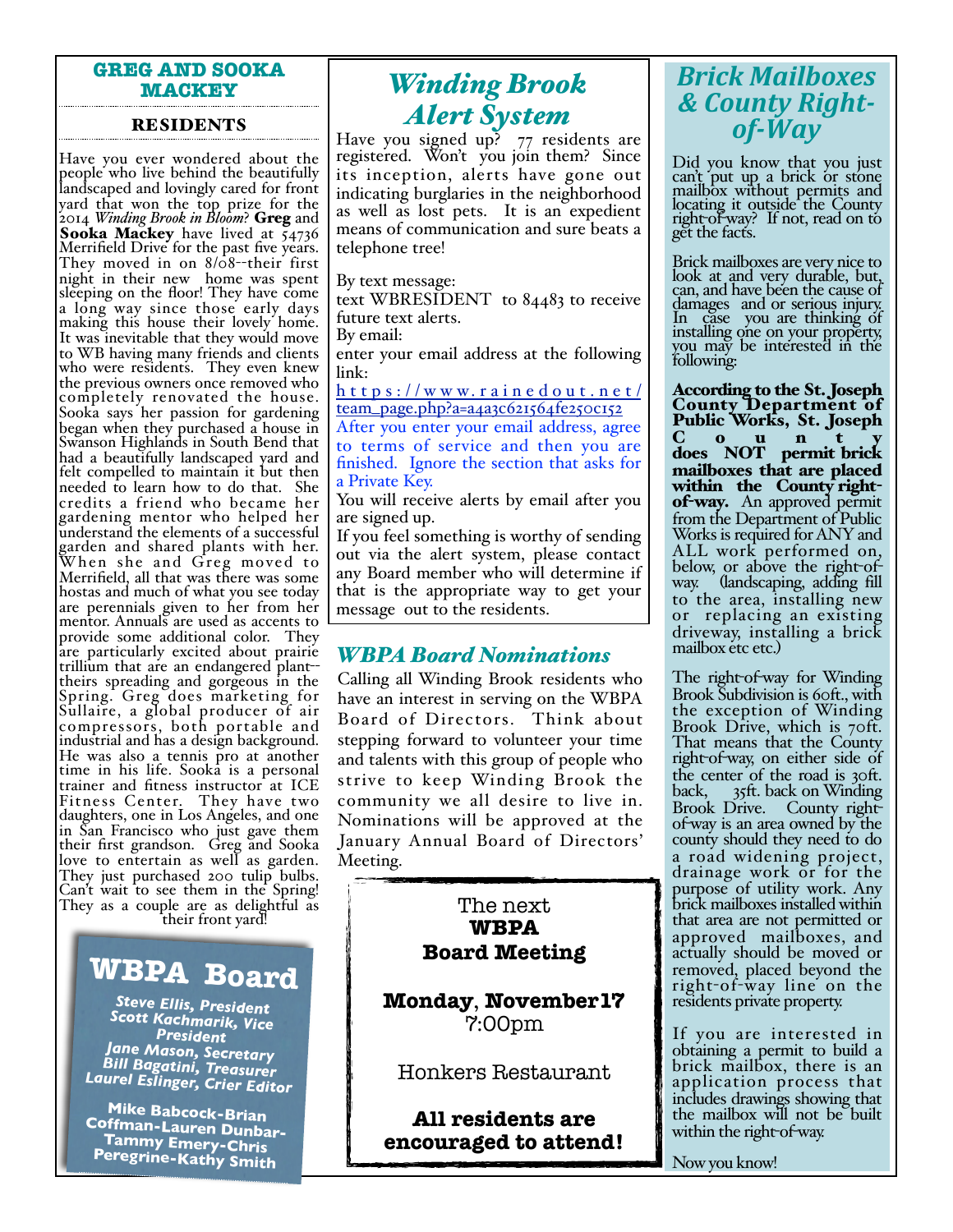

# *It's beginning to look a lot like Christmas! Not realy!*

In case you haven't heard, the WBPA Board approved a *Christmas Decorating Contest* for the 2014 holiday season. It will have a different look than those in years past with award recipients in the following categories:

-Best Overall WOW! -Clark Griswold Would Be Proud! -Best Front Door -Most Original -Best Theme The judging date will be announced in the December Crier.

## *Gingerbread House*

Steve Ellis and Brian Coffman are hard at work on the rehab of the Gingerbread House that serves an important purpose during our *Gif to the Community*. The siding of the little house was crumbling and rotted and the insulation thin and sparse. The windows were plexiglass and were replaced. The exterior and interior will eventually receive a fresh coat of paint. New multicolored lights will better illuminate the area around the house and give it a festive look and signage will be magnetic placards for each of the charities. This and other needed improvements are planned to make this a warm, safe space for our many volunteers during the *Gift to the Community.* A BIG thank you to Brian and Steve for their hard work!

# **AROUND THE PARK**

#### *Welcome!*

New this summer to 15632 Winding Brook Drive are Ron and Tiffany Greske and their two sons. Joining them is Chip, a golden doodle! The Greskes moved here from Bristol, IN. Ron works for the Gel Spice Company as National Accounts Manager. You may have noticed the lovely new landscaping that now graces the front of their house! They are enjoying the neighborhood and their new neighbors.

Recently moving here from a southwest Pittsburgh suburb is MaryAnne Scheuble who is now living with good friend Jane Mason at 54756 Winding Brook Drive. MaryAnne has two sons--one at the University of Dayton and the other in Pittsburgh. MaryAnne works for Cressy Memorial and moved here to help consolidate business operations. Her focus<br>is Hekman Contract Contract Furnishings. She was previously a pre-school teacher and sold Mary Kay. MaryAnne also does alterations. Look for her ad on the back page.

#### Don't forget to keep your dog on a leash and get that pooper scooper out. Be<br>respectful of your respectful neighbors' yards and their safety.

\*\*\*\*\*\*\*\*\*\*\*\*\*\*\*\*\*\*\*\*\*\*\*\*\*\*\*\*\*\*\*\*\*\*

## *With Sympathy*

*Rich Worthington* of Springmill Drive passed away unexpectedly on August 12. He was a long time resident of 27 years. Rich could be seen through the years walking his beloved dogs Reesie and Molly of days past and more recently Izzy and Ivy. A life-long resident of Mishawaka, Rich graduated from Penn High School, class of 1966, where he started the Penn Chess club with Paul H. Schmucker before graduating. He spent his formative years developing a love for knowledge, a dedication to his work, and an unrelenting pa ssion for Notre Dame football, Chicago sports, and most importantly the Chicago Cubs – a passion that was seemingly tested every summer. Rich is survived by his wife, Sue McKinnell, and son Ryan McKinnell. The family asks that donations be made to the South Bend Pet Refuge: 4626 Burnett Drive, South Bend, IN 46614.

## *Updated Dues List*

*-*Higginbotham-Dunbar -Voor -Price -Augsberger -Phelps -Emery Thanks for supporting your neighborhood!



**Steve Ellis** and **Brian Coffman** working on the Gingerbread House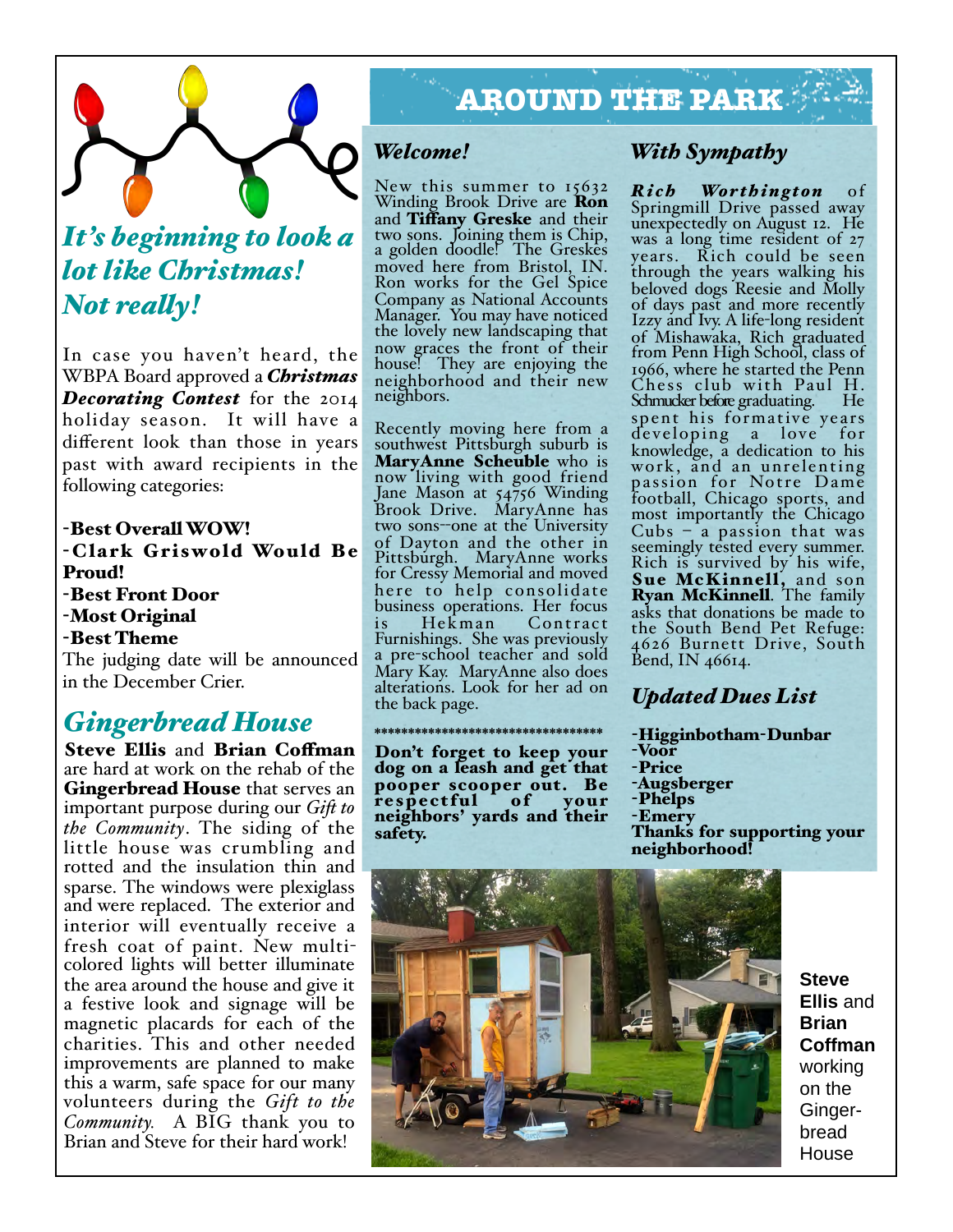

*Wednesday October 15 7:00pm Honkers Restaurant Day Road Child Safety Concerns Speaker:*

*Sgt. Kris Hinton, Investigator St. Joseph County Special Victim's Unit*

If you are a parent, grandparent, or just care about kids, please plan to attend this important meeting focusing on issues related to child safety.

## *New Neighborhood Watch Sign*

Winding Brook Drive now joins<br>Merrifield with its own Merrifield with its own Neighborhood Watch sign!

## *Mailbox Vandalism Continues*

It has been reported that Carriage Lane was hit with mailbox vandalism. Please keep an eye out for who is doing this and call the police.

**Expert Sewing Services** 

**MARYANNE SCHEUBLE** \* Alterations: for Bridal, Tailored Dresses & Suits

Window Treatments/Home Décor<br>\* Repair Projects 412.498.7999

54756 Windingbrook Drive, Mishawaka, IN 46545



#### Halloween Party

Come all you ghosts and goblins to the

 Annual Winding Brook Children's Halloween Party

> October 31 4:00pm

15624 Robin Lane

Snacks, drinks, and games Provided

Hosted by Chris and Christine Peregrine

Race to Save Lives 5K, 10K, 5K Walk of Hope

November 8 Start and Finish at St. Joseph Regional Medical **Center** 

Event benefits Suicide Prevention Center of St. Joseph County

The race will pass through Winding Brook.

#### **Things to Do In Michiana this Fall**

- **1. Go to Fernwood Botanical Garden and Nature Preserve west of Niles to see the amazing Stick Sculptures.**
- **2. Visit Wellfield Botanical Garden in Elkhart**
- **3. Visit Buchanan, MI to view the scarecrows that line the streets.**
- **4. Drive north out of Buchanan along Redbud Trail to enjoy the river road and fall colors.**

**5. or you can rake leaves!**

#### Winding Brook Website: windingbrookpark.com

WBPA PO Box 6566 South Bend, IN 46660

WBPA email address: [wbpahome@gmail.com](mailto:wbpahome@gmail.com)

#### FROM THE EDITOR

If you are reading this then you are among those WB residents who read the Crier. I am reaching out to you to help provide information for future editions as it can be challenging to find enough to fill these pages. So please keep me in mind when new neighbors move in, you hear of births or deaths or other life events.

Thanks!

*Laurel Eslinger*

## **\*\*Free!\*\***

4-car train for Christmas display needs a new home. Interested? Contact Rose Grover, Springmill Drive, at 259-0315 or 274-5553 for the particulars. Choo-Choo!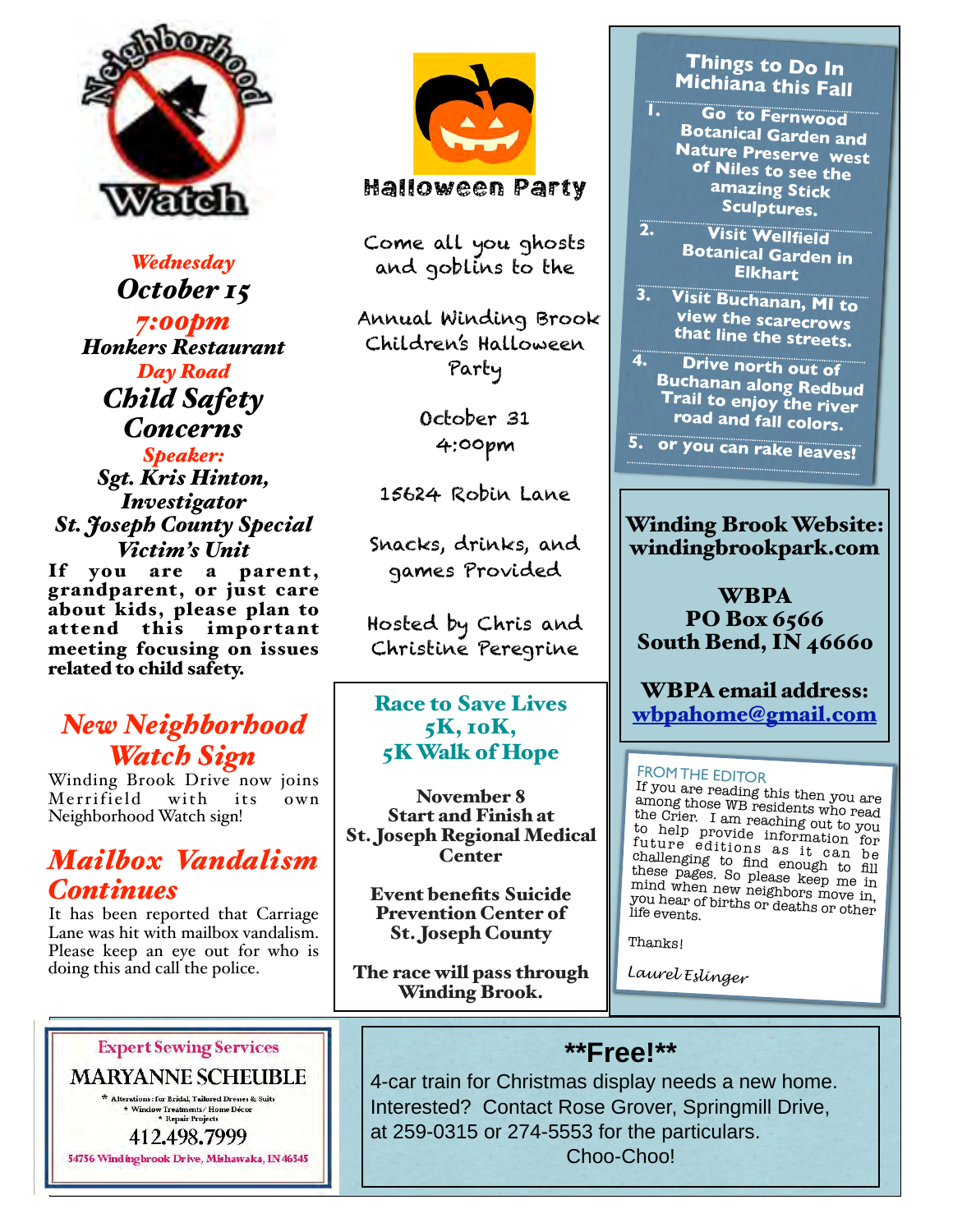Select correct year (2014) - Select St. Joseph for County Select Tax District Use "Penn Township-PHM Schools" for current Tax District ... to Compare use "Mishawaka(Penn) - PHM" to find difference between the two different Tax Districts Enter Assessed Valuation  $($200,000$  used in examples below) Tax Bill Estimator The figures provided by this tool are estimates only and should not be tal as a statement of true tax liability. nty has LOIT property tax credits, those credits will NOT be included in the t ulator estimate and your actual tax bill may be less that Please note that if what is estimated here figures are calculated by the County Auditor and certified before final is are mailed Select Tax Select "Homestead Deductions will automatically ..." for Property 1. Selectyour unit it in a U 2. Select your deductions D be checked 45,00 Select a county. nottoubed basti  $-64,250$ Type $St.$  Joseph  $\cdot$ D x Seect a tax district: O **Mortgage Deduction** 031 - PENN TOWNS Click "Estimate this Bill" for 65 or Over Deduction 100000 results wect a property type from the list: 0 Other Decisitions Estimate This Bill Clear All Input Values

> out This Tool: The Department of Local Government Finance (DLGP), in partnership with the Indiana due and psysble in 2014

The examples below show the estimated property tax for a \$200,000 home in Winding Brook home today and what it would be if annexed.



To use the Tax Calculator go to *- https://gateway.ifionline.org/CalculatorsDLGF/TaxCalculator.aspx*